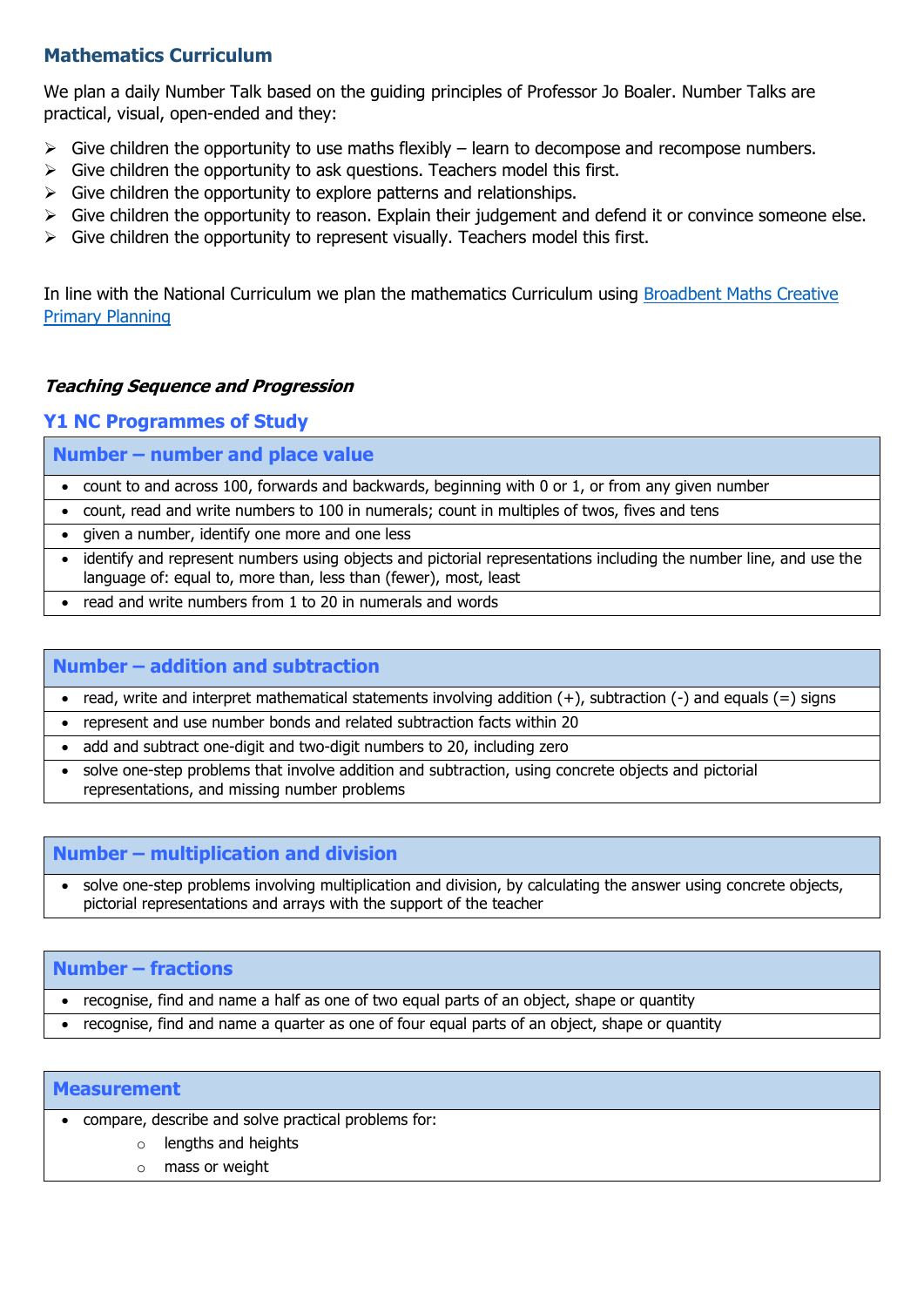- o capacity/volume
- o time
- measure and begin to record the following:
	- o lengths and heights
		- o mass/weight
		- o capacity and volume
	- o time
- recognise and know the value of different denominations of coins and notes
- sequence events in chronological order using language
- recognise and use language relating to dates, including days of the week, weeks, months and years
- tell the time to the hour and half past the hour and draw the hands on a clock face to show these times

## **Geometry – properties of shape**

recognise and name common 2-D and 3-D shapes

## **Geometry – position and direction**

describe position, directions and movements, including half, quarter and three-quarter turns.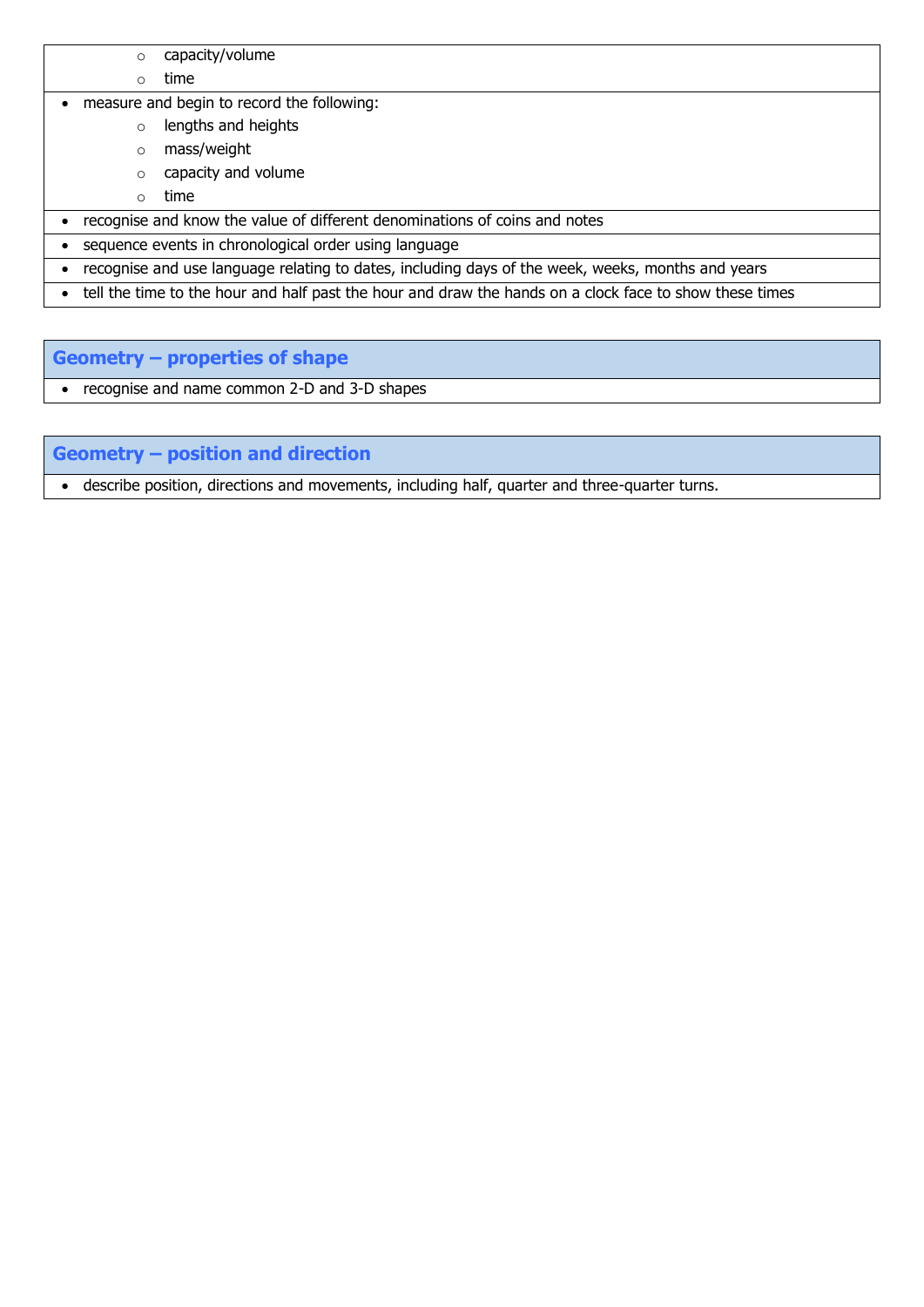# **Y2 NC Programmes of Study**

# **Number – number and place value**

- count in steps of 2, 3, and 5 from 0, and in tens from any number, forward or backward
- recognise the place value of each digit in a two-digit number (tens, ones)
- identify, represent and estimate numbers using different representations, including the number line
- compare and order numbers from 0 up to 100; use  $\lt$ ,  $>$  and  $=$  signs
- read and write numbers to at least 100 in numerals and in words
- use place value and number facts to solve problems

# **Number – addition and subtraction**

- solve problems with addition and subtraction:
	- using concrete objects and pictorial representations, including those involving numbers, quantities and measures
	- applying their increasing knowledge of mental and written methods
- recall and use addition and subtraction facts to 20 fluently, and derive and use related facts up to 100
- add and subtract numbers using concrete objects, pictorial representations, and mentally, including:
	- a two-digit number and ones
	- a two-digit number and tens
	- two two-digit numbers
	- adding three one-digit numbers
- show that addition of two numbers can be done in any order (commutative) and subtraction of one number from another cannot
- recognise and use the inverse relationship between addition and subtraction and use this to check calculations and missing number problems.

# **Number – multiplication and division**

- recall and use multiplication and division facts for the 2, 5 and 10 multiplication tables, including recognising odd and even numbers
- calculate mathematical statements for multiplication and division within the multiplication tables and write them using the multiplication (.), division  $(+)$  and equals  $(=)$  signs
- show that multiplication of two numbers can be done in any order (commutative) and division of one number by another cannot
- solve problems involving multiplication and division, using materials, arrays, repeated addition, mental methods, and multiplication and division facts, including problems in contexts

# **Number – fractions**

recognise, find, name and write fractions 1/3, 1/4, 2/4 and 3/4 of a length, shape, set of objects or quantity

write simple fractions e.g.  $1/2$  of 6 = 3 and recognise the equivalence of 2/4 and  $1/2$ 

- choose and use appropriate standard units to estimate and measure length/height in any direction (m/cm); mass (kg/g); temperature (°C); capacity (litres/ml) to the nearest appropriate unit, using rulers, scales, thermometers and measuring vessels
- compare and order lengths, mass, volume/capacity and record the results using  $>$ ,  $<$  and  $=$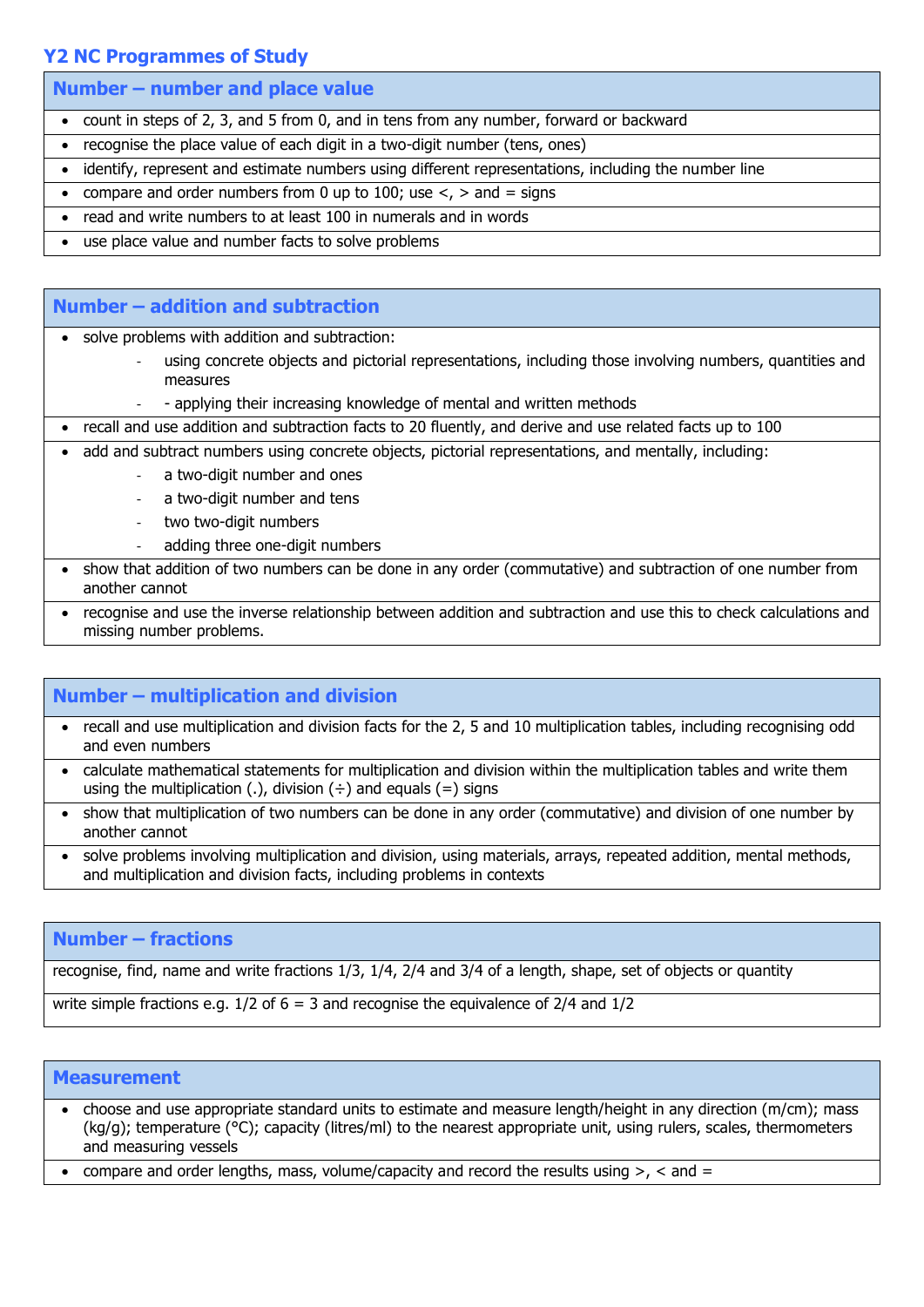- recognise and use symbols for pounds  $(E)$  and pence (p) and combine amounts to make a particular value
- find different combinations of coins that equal the same amounts of money
- solve simple problems in a practical context involving addition and subtraction of money of the same unit, including giving change
- compare and sequence intervals of time
- tell and write the time to five minutes, including quarter past/to the hour and draw the hands on a clock face to show these times.
- know the number of minutes in an hour and the number of hours in a day

## **Geometry – properties of shape**

- identify and describe the properties of 2-D shapes, including the number of sides and symmetry in a vertical line
- identify and describe the properties of 3-D shapes, including the number of edges, vertices and faces
- identify 2-D shapes on the surface of 3-D shapes, for example a circle on a cylinder and a triangle on a pyramid
- compare and sort common 2-D and 3-D shapes and everyday objects

### **Geometry – position and direction**

- order and arrange combinations of mathematical objects in patterns
- use mathematical vocabulary to describe position, direction and movement including distinguishing between rotation as a turn and in terms of right angles for quarter, half and three-quarter turns (clockwise and anticlockwise), and movement in a straight line

- interpret and construct simple pictograms, tally charts, block diagrams and simple tables
- ask and answer simple questions by counting the number of objects in each category and sorting the categories by quantity
- ask and answer questions about totalling and comparing categorical data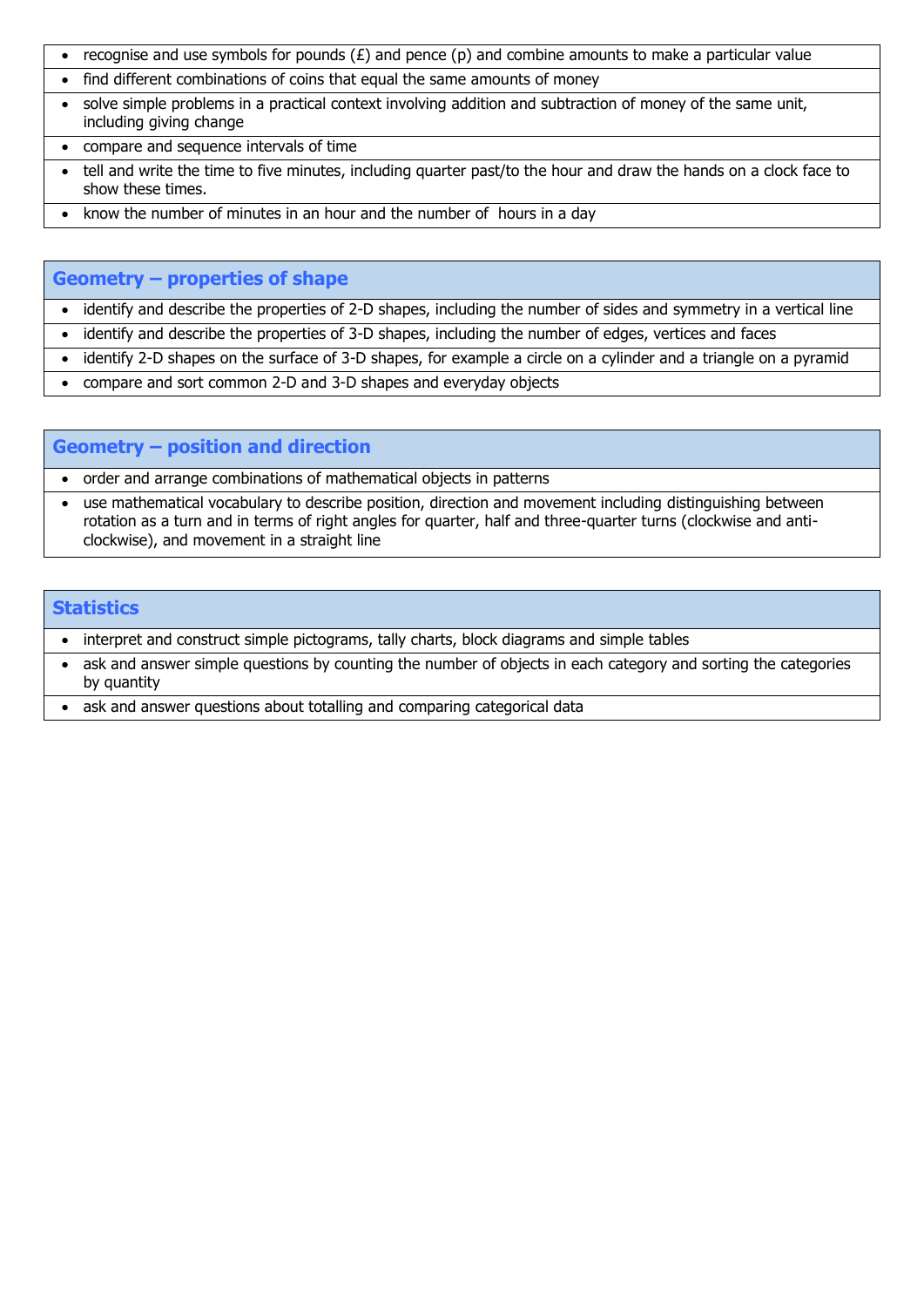# **Y3 NC Programmes of Study**

## **Number – number and place value**

- count from 0 in multiples of 4, 8, 50 and 100; find 10 or 100 more or less than a given number
- recognise the place value of each digit in a three-digit number (hundreds, tens, ones)
- compare and order numbers up to 1000
- identify, represent and estimate numbers using different representations
- read and write numbers up to 1000 in numerals and in words
- solve number problems and practical problems involving these ideas

### **Number – addition and subtraction**

- add and subtract numbers mentally, including:
	- a three-digit number and ones
	- a three-digit number and tens
	- a three-digit number and hundreds
- add and subtract numbers with up to three digits, using formal written methods of columnar addition and subtraction
- estimate the answer to a calculation and use inverse operations to check answers
- solve problems, including missing number problems, using number facts, place value, and more complex addition and subtraction

## **Number – multiplication and division**

- recall and use multiplication and division facts for the 3, 4 and 8 multiplication tables
- write and calculate mathematical statements for multiplication and division using the multiplication tables that they know, including for two-digit numbers times one-digit numbers, using mental and progressing to formal written methods
- solve problems, including missing number problems, involving multiplication and division, including integer scaling problems and correspondence problems in which n objects are connected to m objects

## **Number – fractions**

- count up and down in tenths; recognise that tenths arise from dividing an object into 10 equal parts and in dividing one-digit numbers or quantities by 10
- recognise, find and write fractions of a discrete set of objects: unit fractions and non-unit fractions with small denominators
- recognise and use fractions as numbers: unit fractions and non-unit fractions with small denominators
- recognise and show, using diagrams, equivalent fractions with small denominators
- add and subtract fractions with the same denominator within one whole (e.g.  $5/7 + 1/7 = 6/7$ )
- compare and order unit fractions, and fractions with the same denominators
- solve problems that involve all of the above

- measure, compare, add and subtract: lengths (m/cm/mm); mass (kg/g); volume/capacity (l/ml)
- measure the perimeter of simple 2-D shapes
- add and subtract amounts of money to give change, using both  $E$  and  $p$  in practical contexts
- tell and write the time from an analogue clock, including using Roman numerals from I to XII, and 12-hour and 24-hour clocks
- estimate and read time with increasing accuracy to the nearest minute; record and compare time in terms of seconds, minutes, hours and o'clock; use vocabulary such as a.m./p.m., morning, afternoon, noon and midnight
- know the number of seconds in a minute and the number of days in each month, year and leap year
- compare durations of events, for example to calculate the time taken by particular events or tasks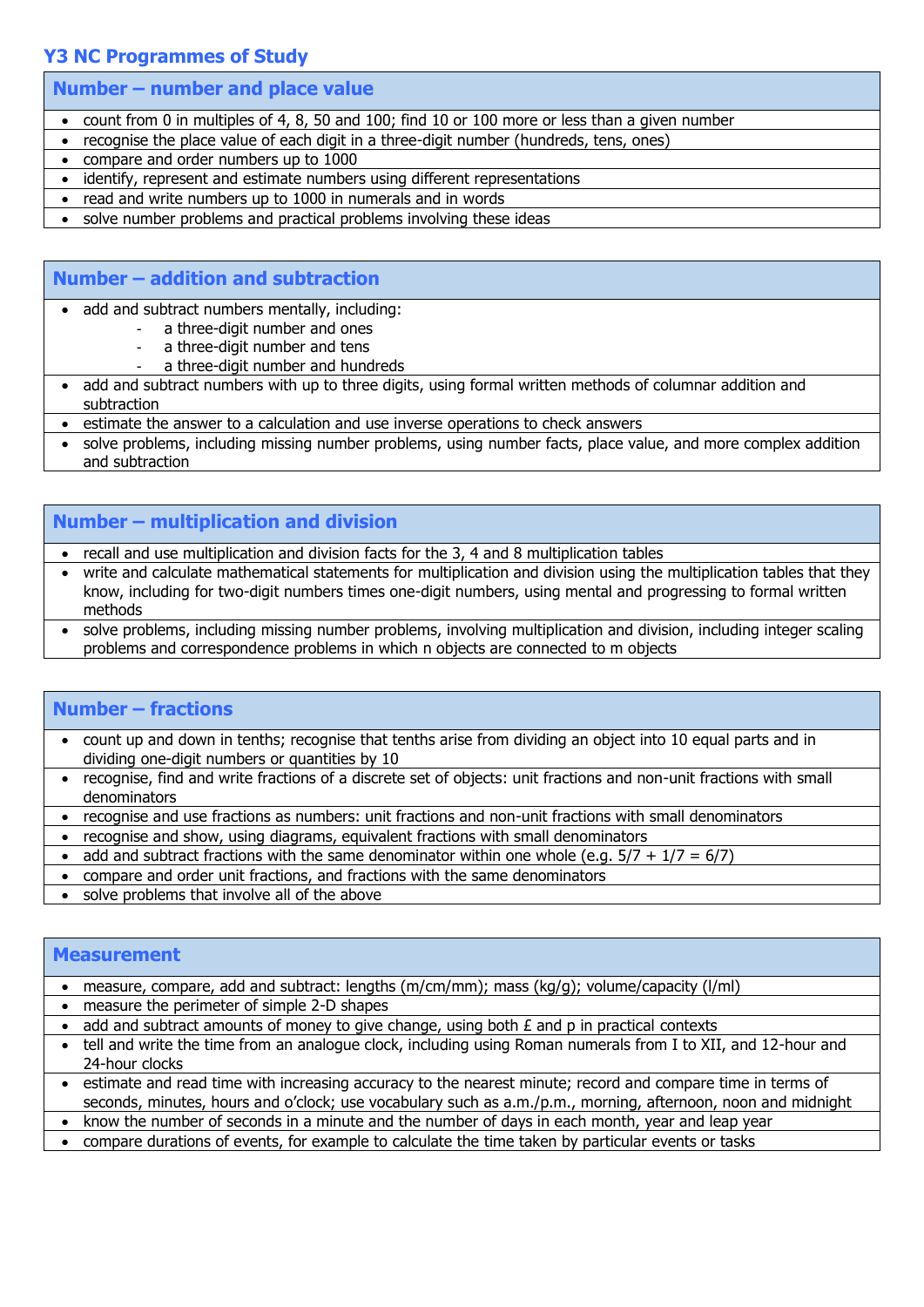### **Geometry – properties of shapes**

- draw 2-D shapes and make 3-D shapes using modelling materials; recognise 3-D shapes in different orientations and describe them
- recognise that angles are a property of shape or a description of a turn
- identify right angles, recognise that two right angles make a half-turn, three make three quarters of a turn and four a complete turn; identify whether angles are greater than or less than a right angle
- identify horizontal and vertical lines and pairs of perpendicular and parallel lines

- interpret and present data using bar charts, pictograms and tables
- solve one-step and two-step questions using information presented in scaled bar charts and pictograms and tables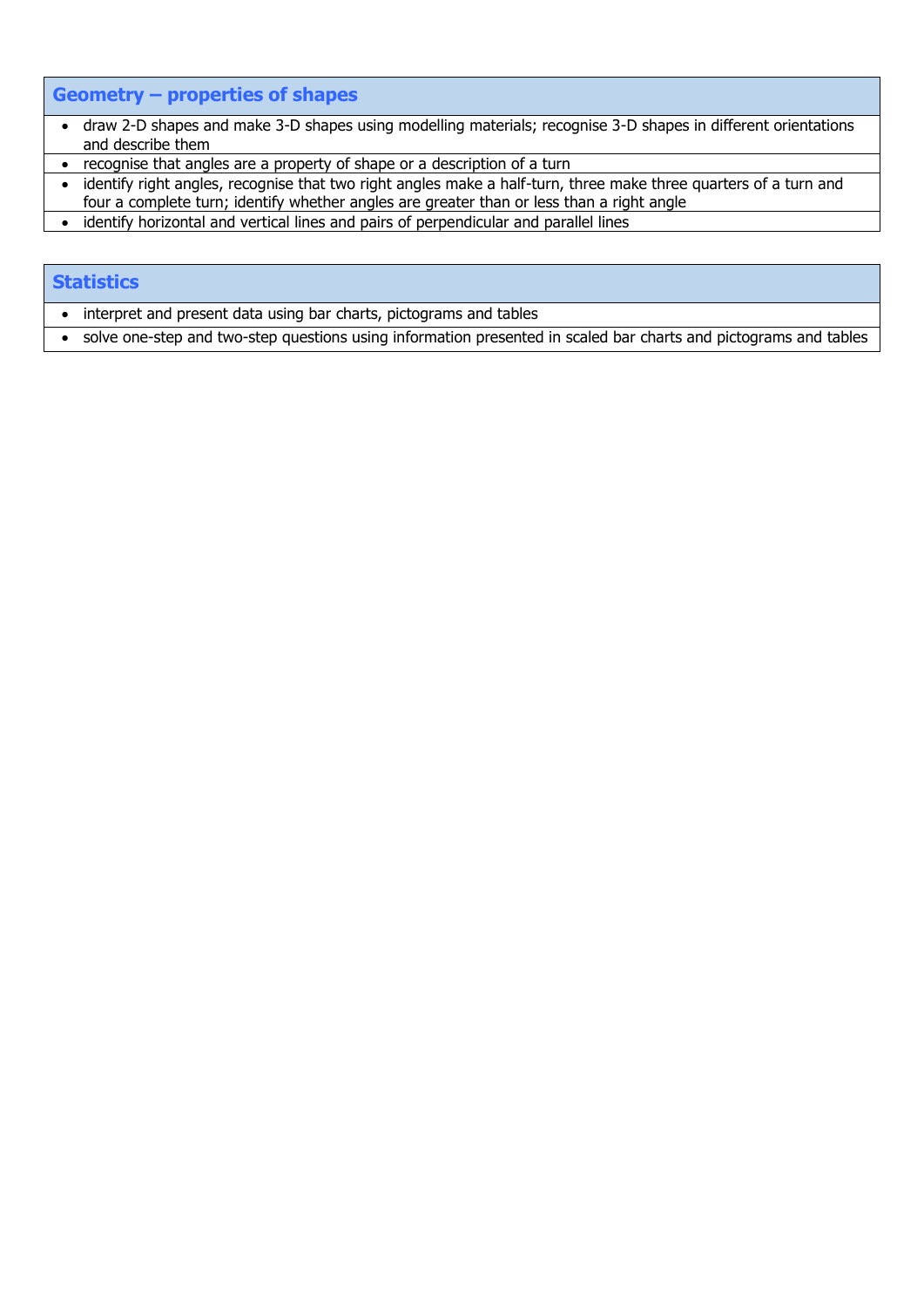# **Y4 NC Programmes of Study**

### **Number – number and place value**

- count in multiples of 6, 7, 9, 25 and 1000
- find 1000 more or less than a given number
- count backwards through zero to include negative numbers
- recognise the place value of each digit in a four-digit number (thousands, hundreds, tens, and ones)
- order and compare numbers beyond 1000
- identify, represent and estimate numbers using different representations
- round any number to the nearest 10, 100 or 1000
- solve number and practical problems that involve all of the above and with increasingly large positive numbers
- read Roman numerals to 100 (I to C) and know that over time, the numeral system changed to include the
- concept of zero and place value

## **Number – addition and subtraction**

- add and subtract numbers with up to 4 digits using the formal written methods of columnar addition and subtraction where appropriate
- estimate and use inverse operations to check answers to a calculation
- solve addition and subtraction two-step problems in contexts, deciding which operations and methods to use and why

# **Number – multiplication and division**

- recall multiplication and division facts for multiplication tables up to 12x12
- use place value, known and derived facts to multiply and divide mentally, including: multiplying by 0 and 1; dividing by 1; multiplying together three numbers
- recognise and use factor pairs and commutativity in mental calculations
- multiply two-digit and three-digit numbers by a one-digit number using formal written layout
- solve problems involving multiplying and adding, including using the distributive law to multiply two digit numbers by one digit, integer scaling problems and harder correspondence problems such as n objects are connected to m objects

# **Number – fractions (including decimals)**

- recognise and show, using diagrams, families of common equivalent fractions
- count up and down in hundredths; recognise that hundredths arise when dividing an object by a hundred and dividing tenths by ten
- solve problems involving increasingly harder fractions to calculate quantities, and fractions to divide quantities, including non-unit fractions where the answer is a whole number
- add and subtract fractions with the same denominator
- recognise and write decimal equivalents of any number of tenths or hundredths
- recognise and write decimal equivalents to  $1/4$ ;  $1/2$ ;  $3/4$
- find the effect of dividing a one- or two-digit number by 10 and 100, identifying the value of the digits in the answer as units, tenths and hundredths
- round decimals with one decimal place to the nearest whole number
- compare numbers with the same number of decimal places up to two decimal places
- solve simple measure and money problems involving fractions and decimals to two decimal places

- convert between different units of measure
- measure and calculate the perimeter of a rectilinear figure (including squares) in centimetres and metres
- find the area of rectilinear shapes by counting squares
- estimate, compare and calculate different measures, including money in pounds and pence
- read, write and convert time between analogue and digital 12 and 24-hour clocks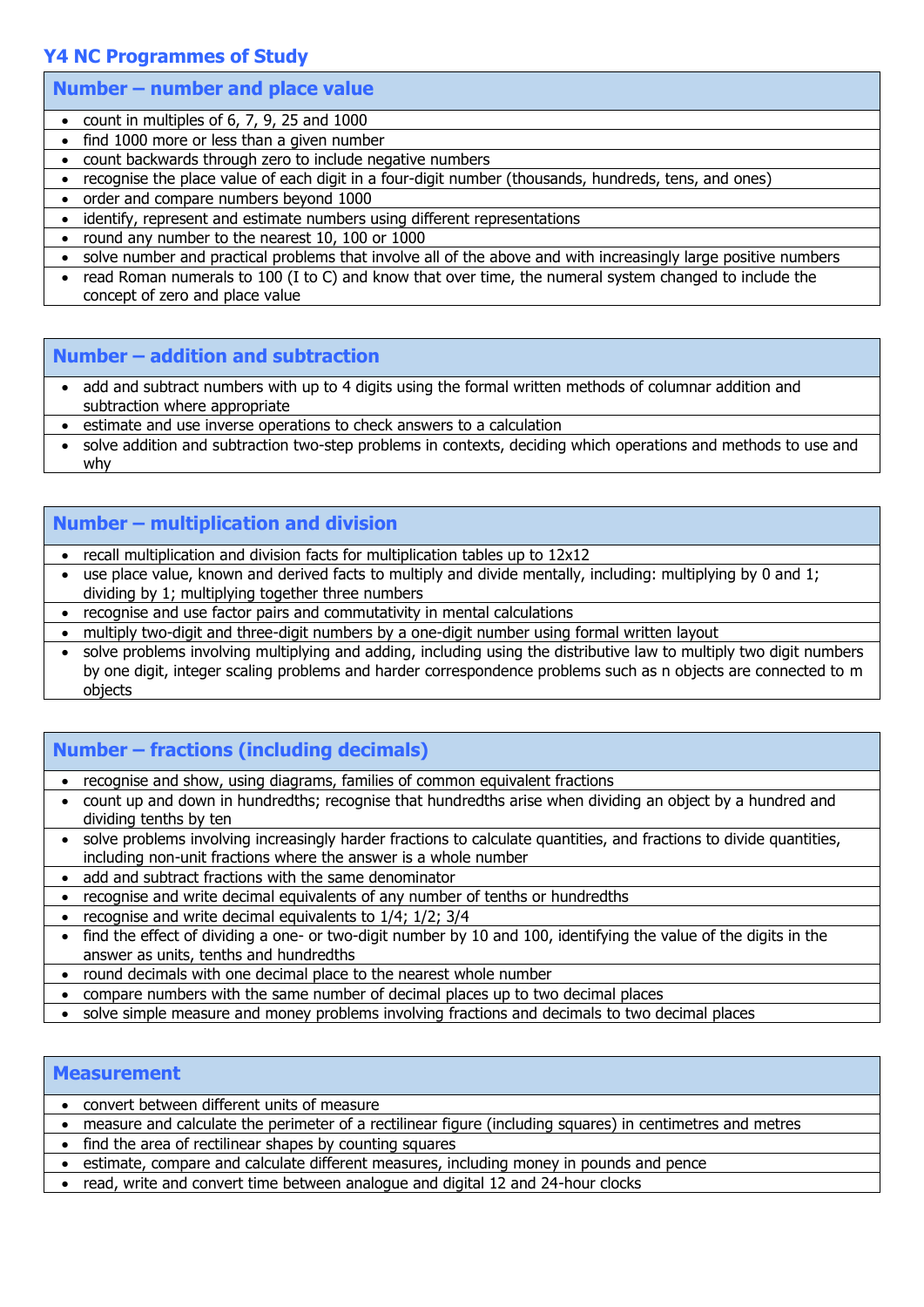#### • solve problems involving converting from hours to minutes; minutes to seconds; years to months; weeks to days

**Geometry – properties of shapes**

- compare and classify geometric shapes, including quadrilaterals and triangles, based on their properties and sizes
- identify acute and obtuse angles and compare and order angles up to two right angles by size
- identify lines of symmetry in 2-D shapes presented in different orientations
- complete a simple symmetric figure with respect to a specific line of symmetry

**Geometry – position and direction**

- describe positions on a 2-D grid as coordinates in the first quadrant
- describe movements between positions as translations of a given unit to the left/right and up/down
- plot specified points and draw sides to complete a given polygon

- interpret and present discrete and continuous data using appropriate graphical methods, including bar charts and time graphs.
- solve comparison, sum and difference problems using information presented in bar charts, pictograms, tables and other graphs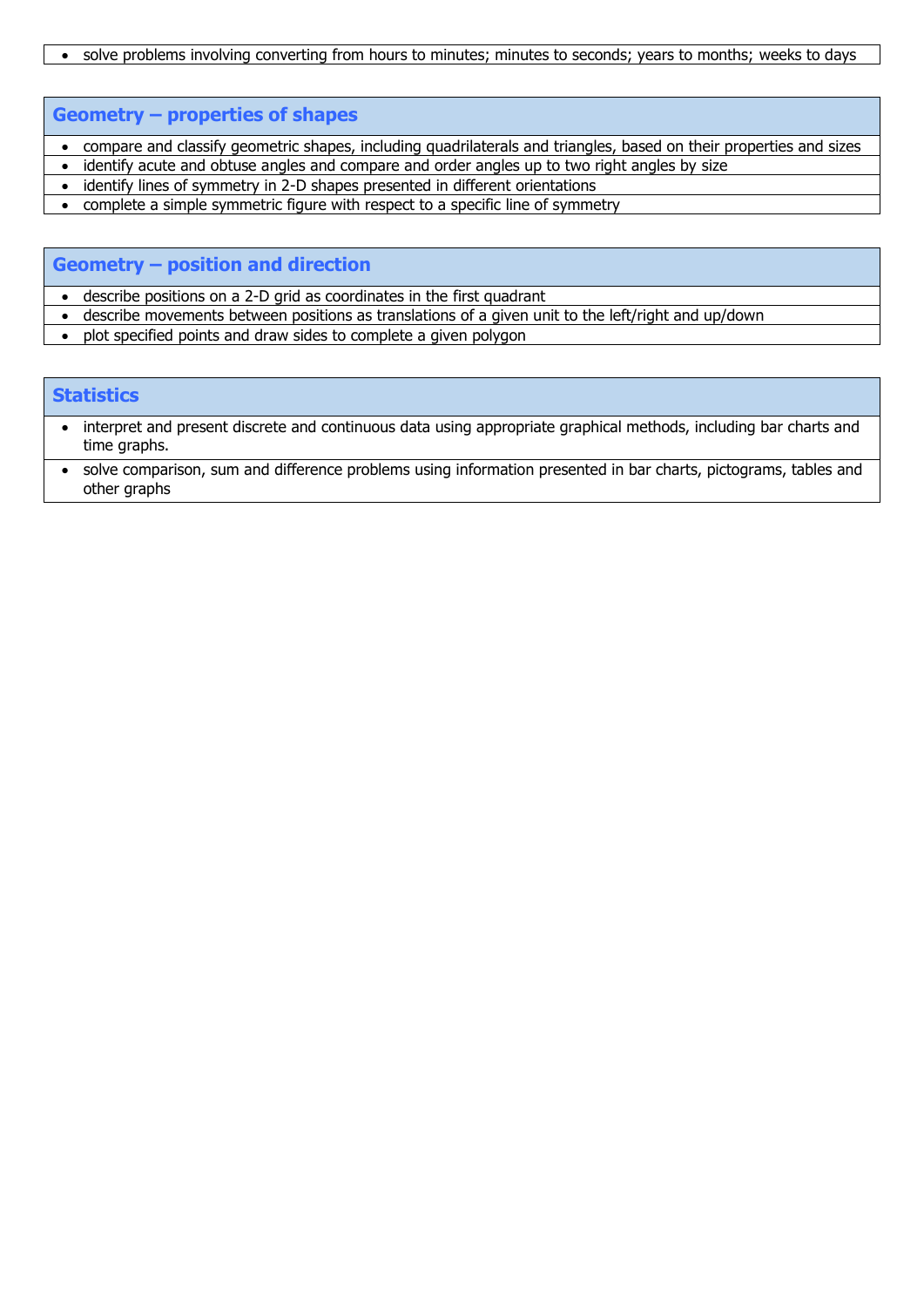# **Y5 NC Programmes of Study**

### **Number – number and place value**

- read, write, order and compare numbers to at least 1 000 000 and determine the value of each digit
- count forwards or backwards in steps of powers of 10 for any given number up to 1 000 000
- interpret negative numbers in context, count forwards and backwards with positive and negative whole numbers through zero
- round any number up to 1 000 000 to the nearest 10, 100, 1000, 10 000 and 100 000
- solve number problems and practical problems that involve all of the above
- read Roman numerals to 1000 (M) and recognise years written in Roman numerals

### **Number – addition and subtraction**

- add and subtract whole numbers with more than 4 digits, including using formal written methods (columnar addition and subtraction)
- add and subtract numbers mentally with increasingly large numbers
- use rounding to check answers to calculations and determine, in the context of a problem, levels of accuracy
- solve addition and subtraction multi-step problems in contexts, deciding which operations and methods to use and why

| Number – multiplication and division                                                                                                                            |
|-----------------------------------------------------------------------------------------------------------------------------------------------------------------|
| identify multiples and factors, including finding all factor pairs of a number, and common factors of two numbers                                               |
| know and use the vocabulary of prime numbers, prime factors and composite (non-prime) numbers                                                                   |
| establish whether a number up to 100 is prime and recall prime numbers up to 19                                                                                 |
| multiply numbers up to 4 digits by a one- or two-digit number using a formal written method, including long<br>multiplication for two-digit numbers             |
| multiply and divide numbers mentally drawing upon known facts                                                                                                   |
| divide numbers up to 4 digits by a one-digit number using the formal written method of short division and<br>interpret remainders appropriately for the context |
| multiply and divide whole numbers and those involving decimals by 10, 100 and 1000                                                                              |
| recognise and use square numbers and cube numbers, and the notation for squared $(2)$ and cubed $(3)$                                                           |
| solve problems involving multiplication and division including using their knowledge of factors and multiples,<br>squares and cubes                             |
| solve problems involving addition, subtraction, multiplication and division and a combination of these, including                                               |

- understanding the meaning of the equals sign
- solve problems involving multiplication and division, including scaling by simple fractions and problems involving simple rates

| Number – fractions (including decimals and percentages)                                                                                                                                                         |
|-----------------------------------------------------------------------------------------------------------------------------------------------------------------------------------------------------------------|
| compare and order fractions whose denominators are all multiples of the same number                                                                                                                             |
| identify, name and write equivalent fractions of a given fraction, represented visually, including tenths and<br>$\bullet$<br>hundredths                                                                        |
| recognise mixed numbers and improper fractions and convert from one form to the other and write mathematical<br>$\bullet$<br>statements $> 1$ as a mixed number                                                 |
| • add and subtract fractions with the same denominator and multiples of the same number                                                                                                                         |
| multiply proper fractions and mixed numbers by whole numbers, supported by materials and diagrams<br>$\bullet$                                                                                                  |
| read and write decimal numbers as fractions<br>$\bullet$                                                                                                                                                        |
| recognise and use thousandths and relate them to tenths, hundredths and decimal equivalents<br>$\bullet$                                                                                                        |
| round decimals with two decimal places to the nearest whole number and to one decimal place<br>$\bullet$                                                                                                        |
| read, write, order and compare numbers with up to three decimal places                                                                                                                                          |
| solve problems involving number up to three decimal places<br>$\bullet$                                                                                                                                         |
| recognise the per cent symbol (%) and understand that per cent relates to 'number of parts per hundred' and<br>$\bullet$<br>write percentages as a fraction with denominator hundred, and as a decimal fraction |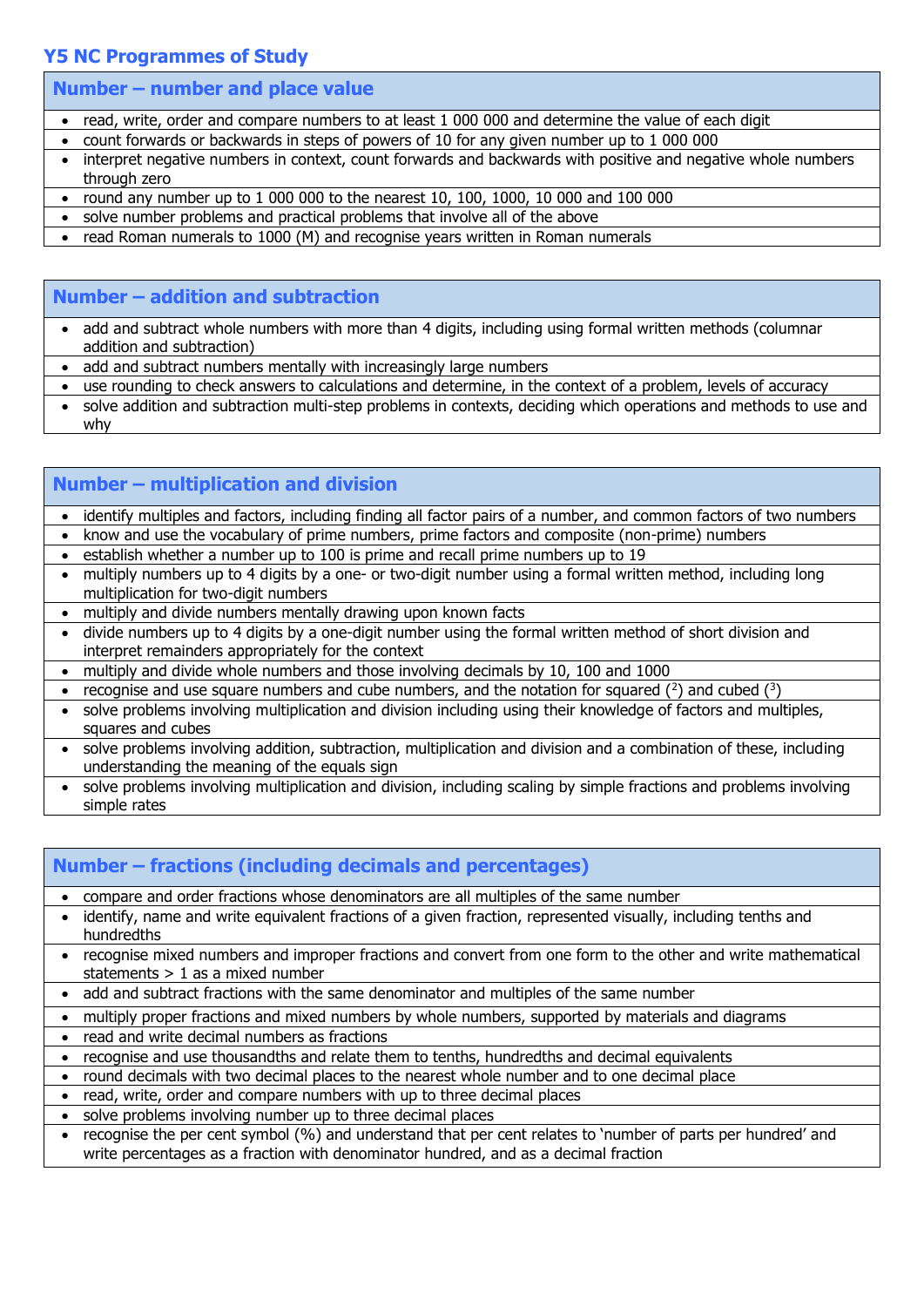solve problems which require knowing percentage and decimal equivalents of 1/2, 1/4, 1/5, 2/5, 4/5 and those with a denominator of a multiple of 10 or 25.

#### **Measurement**

- convert between different units of metric measure
- understand and use equivalences between metric units and common imperial units such as inches, pounds and pints
- measure and calculate the perimeter of composite rectilinear shapes in centimetres and metres
- calculate and compare the area of squares and rectangles including using standard units, square centimetres  $\rm (cm^2)$  and square metres  $\rm (m^2)$  and estimate the area of irregular shapes
- estimate volume and capacity
- solve problems involving converting between units of time
- use all four operations to solve problems involving measure using decimal notation including scaling

## **Geometry – properties of shapes**

- identify 3-D shapes, including cubes and other cuboids, from 2-D representations
- know angles are measured in degrees: estimate and compare acute, obtuse and reflex angles
- draw given angles, and measure them in degrees
- identify:
	- angles at a point and one whole turn (total 360°)
	- angles at a point on a straight line and a  $1/2$  turn (total 180°)
		- other multiples of 90°
- use the properties of rectangles to deduce related facts and find missing lengths and angles
- distinguish between regular and irregular polygons based on reasoning about equal sides and angles

### **Geometry – position and direction**

 identify, describe and represent the position of a shape following a reflection or translation, using the appropriate language, and know that the shape has not changed

### **Statistics**

solve comparison, sum and difference problems using information presented in a line graph

complete, read and interpret information in tables, including timetables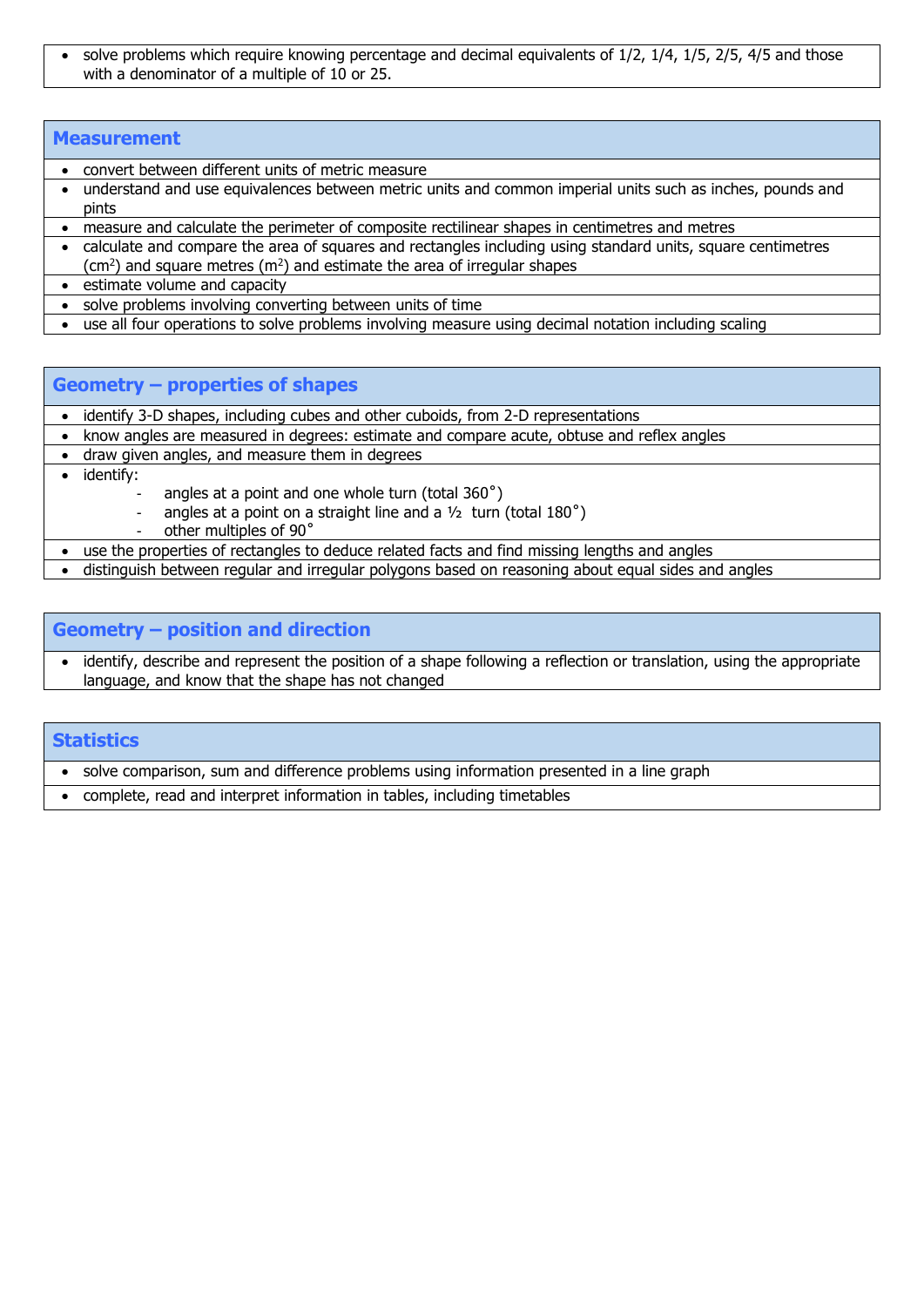### **Y6 NC Programmes of Study**

### **Number – number and place value**

- read, write, order and compare numbers up to 10 000 000 and determine the value of each digit
- round any whole number to a required degree of accuracy
- use negative numbers in context, and calculate intervals across zero
- solve number and practical problems that involve all of the above

#### **Number – addition, subtraction, multiplication and division**

- multiply multi-digit numbers up to 4 digits by a two-digit whole number using the formal written method of long multiplication
- divide numbers up to 4 digits by a two-digit whole number using the formal written method of long division, and
- interpret remainders as whole number remainders, fractions, or by rounding, as appropriate for the context
- divide numbers up to 4 digits by a two-digit whole number using the formal written method of short division where appropriate, interpreting remainders according to the context
- perform mental calculations, including with mixed operations and large numbers
- identify common factors, common multiples and prime numbers
- use their knowledge of the order of operations to carry out calculations involving the four operations
- solve addition and subtraction multi-step problems in contexts, deciding which operations and methods to use and why
- solve problems involving addition, subtraction, multiplication and division
- use estimation to check answers to calculations and determine, in the context of a problem, levels of accuracy

### **Number – fractions (including decimals and percentages)**

- use common factors to simplify fractions; use common multiples to express fractions in the same denomination
- compare and order fractions, including fractions >1
- add and subtract fractions with different denominators and mixed numbers, using the concept of equivalent fractions
- multiply simple pairs of proper fractions, writing the answer in its simplest form
- divide proper fractions by whole numbers
- associate a fraction with division and calculate decimal fraction equivalents for a simple fraction
- identify the value of each digit to three decimal places and multiply and divide numbers by 10, 100 and 1000 where the answers are up to three decimal places
- multiply one-digit numbers with up to two decimal places by whole numbers
- use written division methods in cases where the answer has up to two decimal places
- solve problems which require answers to be rounded to specified degrees of accuracy
- recall and use equivalences between simple fractions, decimals and percentages, including in different contexts

## **Ratio and proportion**

- solve problems involving the relative sizes of two quantities where missing values can be found by using integer multiplication and division facts
- solve problems involving the calculation of percentages such as 15% of 360 and the use of percentages for comparison
- solve problems involving similar shapes where the scale factor is known or can be found
- solve problems involving unequal sharing and grouping using knowledge of fractions and multiples

| <b>Algebra</b>                                                   |
|------------------------------------------------------------------|
| use simple formulae                                              |
| generate and describe linear number sequences                    |
| express missing number problems algebraically                    |
| find pairs of numbers that satisfy an equation with two unknowns |
| enumerate possibilities of combinations of two variables         |